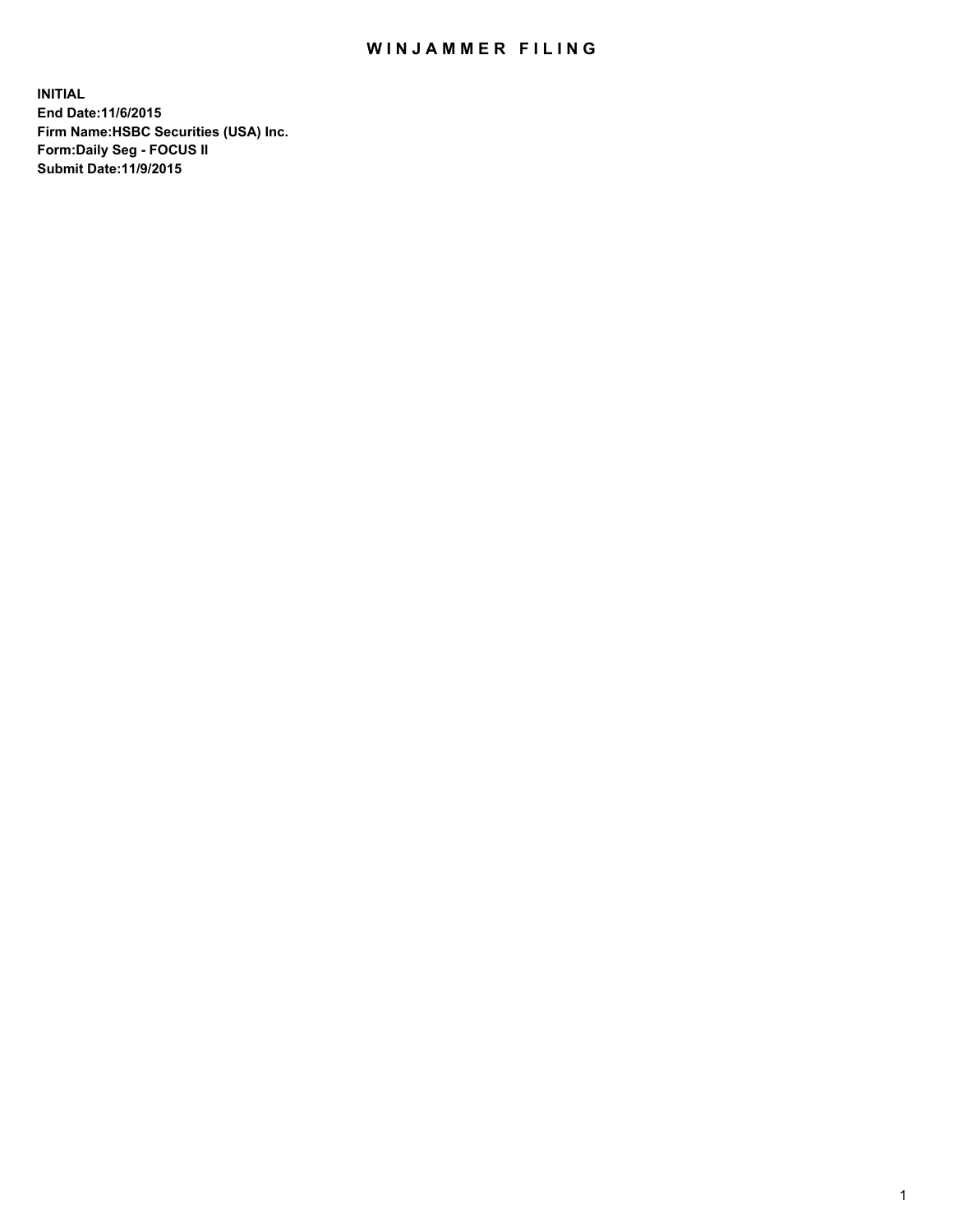## **INITIAL End Date:11/6/2015 Firm Name:HSBC Securities (USA) Inc. Form:Daily Seg - FOCUS II Submit Date:11/9/2015 Daily Segregation - Cover Page**

| Name of Company<br><b>Contact Name</b><br><b>Contact Phone Number</b><br><b>Contact Email Address</b>                                                                                                                                                                                                                         | <b>HSBC Securities (USA) Inc.</b><br>Steven richardson<br>212-525-6445<br>steven.richardson@us.hsbc.com |
|-------------------------------------------------------------------------------------------------------------------------------------------------------------------------------------------------------------------------------------------------------------------------------------------------------------------------------|---------------------------------------------------------------------------------------------------------|
| FCM's Customer Segregated Funds Residual Interest Target (choose one):<br>a. Minimum dollar amount: ; or<br>b. Minimum percentage of customer segregated funds required:%; or<br>c. Dollar amount range between: and; or<br>d. Percentage range of customer segregated funds required between: % and %.                       | 110,000,000<br><u>0</u><br>0 <sub>0</sub><br>0 <sub>0</sub>                                             |
| FCM's Customer Secured Amount Funds Residual Interest Target (choose one):<br>a. Minimum dollar amount: ; or<br>b. Minimum percentage of customer secured funds required:%; or<br>c. Dollar amount range between: and; or<br>d. Percentage range of customer secured funds required between: % and %.                         | 10,000,000<br>0 <sub>0</sub><br>0 <sub>0</sub>                                                          |
| FCM's Cleared Swaps Customer Collateral Residual Interest Target (choose one):<br>a. Minimum dollar amount: ; or<br>b. Minimum percentage of cleared swaps customer collateral required:%; or<br>c. Dollar amount range between: and; or<br>d. Percentage range of cleared swaps customer collateral required between:% and%. | 90,000,000<br><u>0</u><br>00<br><u>00</u>                                                               |

Attach supporting documents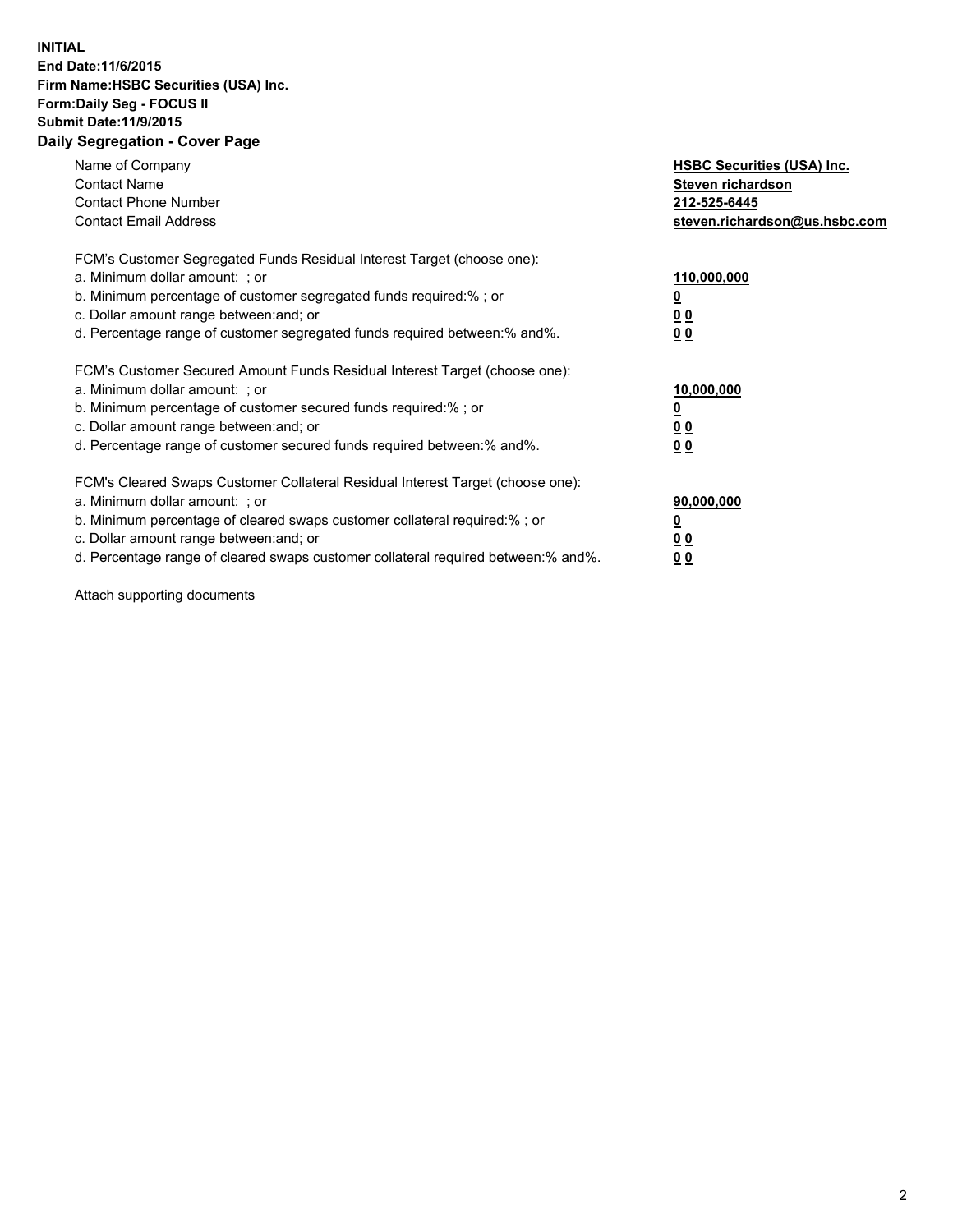**INITIAL End Date:11/6/2015 Firm Name:HSBC Securities (USA) Inc. Form:Daily Seg - FOCUS II Submit Date:11/9/2015**

## **Daily Segregation - Secured Amounts** Foreign Futures and Foreign Options Secured Amounts

|                                    | Foreign Futures and Foreign Options Secured Amounts                                                                                                              |                                                       |
|------------------------------------|------------------------------------------------------------------------------------------------------------------------------------------------------------------|-------------------------------------------------------|
|                                    | Amount required to be set aside pursuant to law, rule or regulation of a foreign                                                                                 | $0$ [7305]                                            |
|                                    | government or a rule of a self-regulatory organization authorized thereunder                                                                                     |                                                       |
| 1.                                 | Net ledger balance - Foreign Futures and Foreign Option Trading - All Customers                                                                                  |                                                       |
|                                    | A. Cash                                                                                                                                                          | 77,364,129 [7315]                                     |
|                                    | B. Securities (at market)                                                                                                                                        | 103,055,635 [7317]                                    |
| 2.                                 | Net unrealized profit (loss) in open futures contracts traded on a foreign board of trade                                                                        | $-36,095,252$ [7325]                                  |
| 3.                                 | Exchange traded options                                                                                                                                          |                                                       |
|                                    | a. Market value of open option contracts purchased on a foreign board of trade                                                                                   | $0$ [7335]                                            |
|                                    | b. Market value of open contracts granted (sold) on a foreign board of trade                                                                                     | $0$ [7337]                                            |
| 4.                                 | Net equity (deficit) (add lines 1.2. and 3.)                                                                                                                     | 144,324,512 [7345]                                    |
| 5.                                 | Account liquidating to a deficit and account with a debit balances - gross amount                                                                                | 8,178,816 [7351]                                      |
|                                    | Less: amount offset by customer owned securities                                                                                                                 | -1,589,115 [7352] 6,589,701 [7354]                    |
| 6.                                 |                                                                                                                                                                  |                                                       |
|                                    | Amount required to be set aside as the secured amount - Net Liquidating Equity                                                                                   | 150,914,213 [7355]                                    |
| 7.                                 | Method (add lines 4 and 5)                                                                                                                                       |                                                       |
|                                    | Greater of amount required to be set aside pursuant to foreign jurisdiction (above) or line<br>6.                                                                | 150,914,212 [7360]                                    |
|                                    | FUNDS DEPOSITED IN SEPARATE REGULATION 30.7 ACCOUNTS                                                                                                             |                                                       |
| 1.                                 | Cash in banks                                                                                                                                                    |                                                       |
|                                    | A. Banks located in the United States                                                                                                                            | 21,142,120 [7500]                                     |
|                                    | B. Other banks qualified under Regulation 30.7                                                                                                                   | 0 [7520] 21,142,120 [7530]                            |
| 2.                                 | <b>Securities</b>                                                                                                                                                |                                                       |
|                                    | A. In safekeeping with banks located in the United States                                                                                                        | 54,695,010 [7540]                                     |
|                                    | B. In safekeeping with other banks qualified under Regulation 30.7                                                                                               | 0 [7560] 54,695,010 [7570]                            |
| 3.                                 | Equities with registered futures commission merchants                                                                                                            |                                                       |
|                                    | A. Cash                                                                                                                                                          | $0$ [7580]                                            |
|                                    | <b>B.</b> Securities                                                                                                                                             | $0$ [7590]                                            |
|                                    | C. Unrealized gain (loss) on open futures contracts                                                                                                              | $0$ [7600]                                            |
|                                    | D. Value of long option contracts                                                                                                                                | $0$ [7610]                                            |
|                                    | E. Value of short option contracts                                                                                                                               | 0 [7615] 0 [7620]                                     |
| 4.                                 | Amounts held by clearing organizations of foreign boards of trade                                                                                                |                                                       |
|                                    | A. Cash                                                                                                                                                          | 0 [7640]                                              |
|                                    | <b>B.</b> Securities                                                                                                                                             | $0$ [7650]                                            |
|                                    | C. Amount due to (from) clearing organization - daily variation                                                                                                  | $0$ [7660]                                            |
|                                    | D. Value of long option contracts                                                                                                                                | $0$ [7670]                                            |
|                                    |                                                                                                                                                                  |                                                       |
| 5.                                 | E. Value of short option contracts                                                                                                                               | 0 [7675] 0 [7680]                                     |
|                                    | Amounts held by members of foreign boards of trade                                                                                                               |                                                       |
|                                    | A. Cash                                                                                                                                                          | 116,288,012 [7700]                                    |
|                                    | <b>B.</b> Securities                                                                                                                                             | 48,360,625 [7710]                                     |
|                                    | C. Unrealized gain (loss) on open futures contracts                                                                                                              | $-36,095,252$ [7720]                                  |
|                                    | D. Value of long option contracts                                                                                                                                | $0$ [7730]                                            |
|                                    | E. Value of short option contracts                                                                                                                               | 0 [7735] 128,553,385 [7740]                           |
|                                    | Amounts with other depositories designated by a foreign board of trade                                                                                           | $0$ [7760]                                            |
|                                    |                                                                                                                                                                  |                                                       |
|                                    |                                                                                                                                                                  |                                                       |
|                                    | Page 1 from Line 8)                                                                                                                                              |                                                       |
|                                    | Management Target Amount for Excess funds in separate section 30.7 accounts                                                                                      | 10,000,000 [7780]                                     |
|                                    | Excess (deficiency) funds in separate 30.7 accounts over (under) Management Target                                                                               | 43,476,303 [7785]                                     |
| 6.<br>7.<br>8.<br>9.<br>10.<br>11. | Segregated funds on hand<br>Total funds in separate section 30.7 accounts<br>Excess (deficiency) Set Aside for Secured Amount (subtract line 7 Secured Statement | $0$ [7765]<br>204,390,515 [7770]<br>53,476,303 [7380] |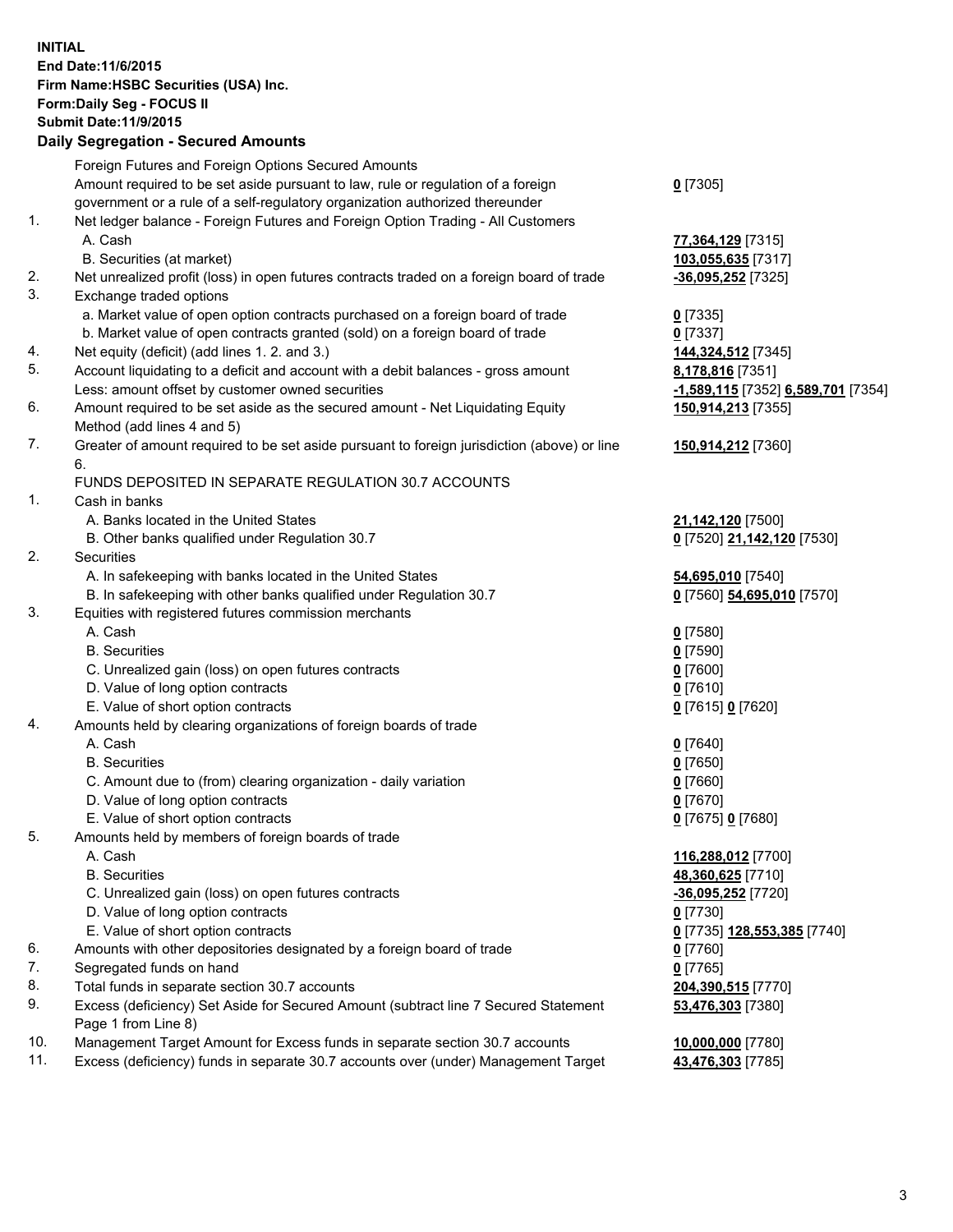| <b>INITIAL</b>             | End Date: 11/6/2015<br>Firm Name: HSBC Securities (USA) Inc.                                   |                                 |  |  |  |  |
|----------------------------|------------------------------------------------------------------------------------------------|---------------------------------|--|--|--|--|
| Form: Daily Seg - FOCUS II |                                                                                                |                                 |  |  |  |  |
|                            | <b>Submit Date:11/9/2015</b>                                                                   |                                 |  |  |  |  |
|                            | Daily Segregation - Segregation Statement                                                      |                                 |  |  |  |  |
|                            | SEGREGATION REQUIREMENTS(Section 4d(2) of the CEAct)                                           |                                 |  |  |  |  |
| 1.                         | Net ledger balance                                                                             |                                 |  |  |  |  |
|                            | A. Cash                                                                                        | $-300, 256, 568$ [7010]         |  |  |  |  |
|                            | B. Securities (at market)                                                                      | 970,357,830 [7020]              |  |  |  |  |
| 2.                         | Net unrealized profit (loss) in open futures contracts traded on a contract market             | 661,114,062 [7030]              |  |  |  |  |
| 3.                         | Exchange traded options                                                                        |                                 |  |  |  |  |
|                            | A. Add market value of open option contracts purchased on a contract market                    | 157,860,721 [7032]              |  |  |  |  |
|                            | B. Deduct market value of open option contracts granted (sold) on a contract market            | -46,866,301 [7033]              |  |  |  |  |
| 4.                         | Net equity (deficit) (add lines 1, 2 and 3)                                                    | 1,442,209,744 [7040]            |  |  |  |  |
| 5.                         | Accounts liquidating to a deficit and accounts with                                            |                                 |  |  |  |  |
|                            | debit balances - gross amount                                                                  | 9,951,287 [7045]                |  |  |  |  |
|                            | Less: amount offset by customer securities                                                     | -9,897,236 [7047] 54,051 [7050] |  |  |  |  |
| 6.                         | Amount required to be segregated (add lines 4 and 5)                                           | 1,442,263,795 [7060]            |  |  |  |  |
|                            | FUNDS IN SEGREGATED ACCOUNTS                                                                   |                                 |  |  |  |  |
| 7.                         | Deposited in segregated funds bank accounts                                                    |                                 |  |  |  |  |
|                            | A. Cash                                                                                        | 109,981,180 [7070]              |  |  |  |  |
|                            | B. Securities representing investments of customers' funds (at market)                         | $0$ [7080]                      |  |  |  |  |
|                            | C. Securities held for particular customers or option customers in lieu of cash (at            | 250,180,369 [7090]              |  |  |  |  |
|                            | market)                                                                                        |                                 |  |  |  |  |
| 8.                         | Margins on deposit with derivatives clearing organizations of contract markets                 |                                 |  |  |  |  |
|                            | A. Cash                                                                                        | 27,125,332 [7100]               |  |  |  |  |
|                            | B. Securities representing investments of customers' funds (at market)                         | 255,483,639 [7110]              |  |  |  |  |
|                            | C. Securities held for particular customers or option customers in lieu of cash (at<br>market) | 720,177,461 [7120]              |  |  |  |  |
| 9.                         | Net settlement from (to) derivatives clearing organizations of contract markets                | 19,678,916 [7130]               |  |  |  |  |
| 10.                        | Exchange traded options                                                                        |                                 |  |  |  |  |
|                            | A. Value of open long option contracts                                                         | 157,860,721 [7132]              |  |  |  |  |
|                            | B. Value of open short option contracts                                                        | 46,866,301 [7133]               |  |  |  |  |
| 11.                        | Net equities with other FCMs                                                                   |                                 |  |  |  |  |
|                            | A. Net liquidating equity                                                                      | 83,763,469 [7140]               |  |  |  |  |
|                            | B. Securities representing investments of customers' funds (at market)                         | <u>0</u> [7160]                 |  |  |  |  |
|                            | C. Securities held for particular customers or option customers in lieu of cash (at<br>market) | $0$ [7170]                      |  |  |  |  |
| 12.                        | Segregated funds on hand                                                                       | $0$ [7150]                      |  |  |  |  |
| 13.                        | Total amount in segregation (add lines 7 through 12)                                           | 1,577,384,786 [7180]            |  |  |  |  |
| 14.                        | Excess (deficiency) funds in segregation (subtract line 6 from line 13)                        | 135,120,991 [7190]              |  |  |  |  |
| 15.                        | Management Target Amount for Excess funds in segregation                                       | 110,000,000 [7194]              |  |  |  |  |
| 16.                        | Excess (deficiency) funds in segregation over (under) Management Target Amount                 | 25,120,991 [7198]               |  |  |  |  |

16. Excess (deficiency) funds in segregation over (under) Management Target Amount Excess